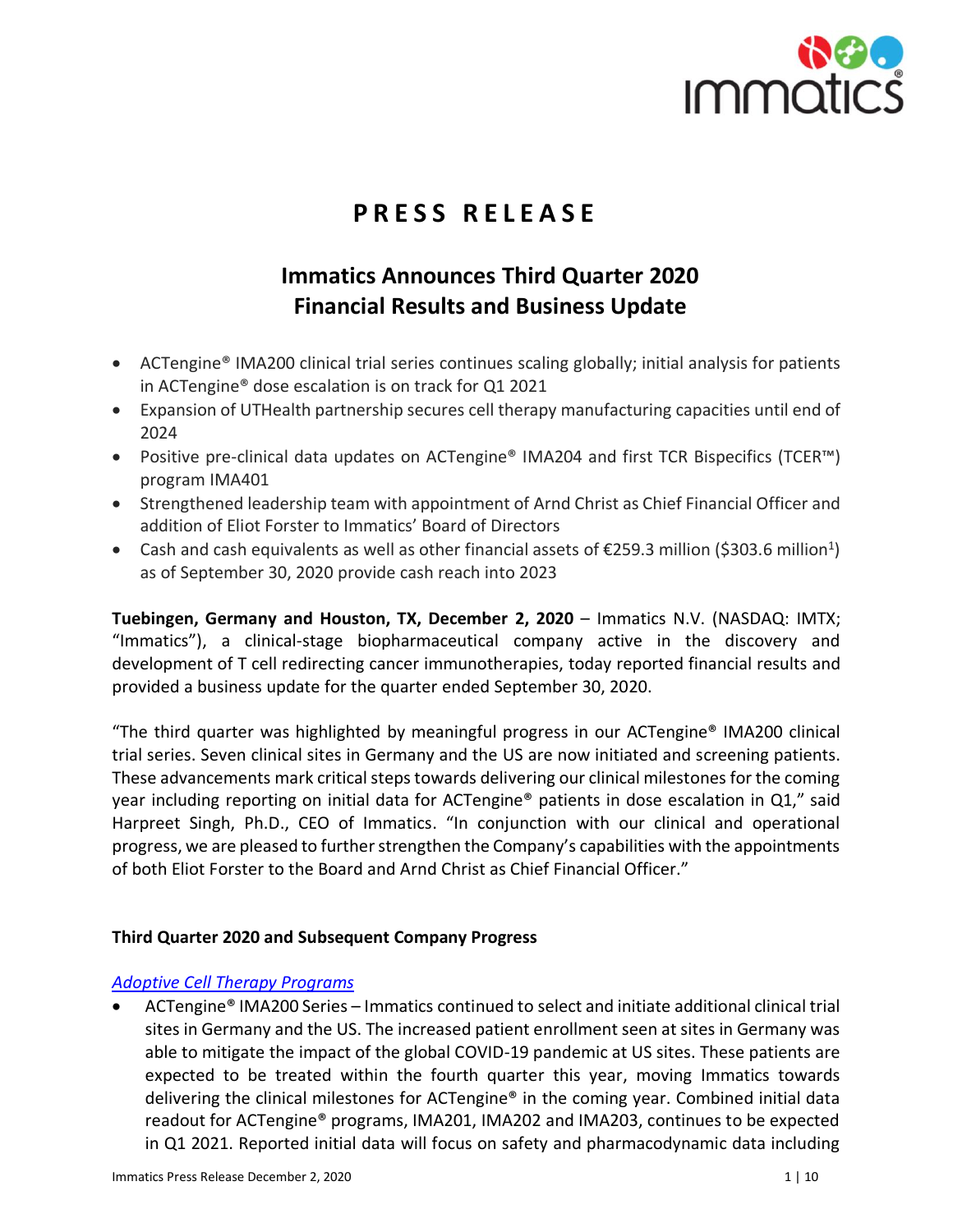

engraftment level, persistence and molecular phenotype of infused T cells as well as clinical change of target tumor lesions.

- ACTengine® IMA204 Immatics presented preclinical data from the ACTengine® cell therapy program targeting the tumor microenvironment on September 10. IMA204 is directed at a novel target, COL6A3 exon 6, which is highly expressed in the tumor stroma of a variety of solid cancers. An affinity-enhanced TCR candidate directed to this target demonstrated full functionality in CD8+ and CD4+ T cells indicating that this TCR could be employed in a nextgeneration ACTengine® approach without the need of CD8 co-receptor transduction. Submission of an Investigational New Drug (IND) application to the US Food and Drug Administration (FDA) for IMA204 remains anticipated for 2021.
- ACTolog<sup>®</sup> IMA101 On November 10, Immatics presented topline data from its clinical pilot trial IMA101, a personalized multi-target ACT approach using the patient's own, nonengineered T cells. The trial demonstrated feasibility and tolerability of this approach as well as very high persistence of endogenous T cells directed against defined pHLA targets. Clinical course observations in patients treated with T cells directed at the tumor stroma target COL6A3 exon 6 warrant further exploration of this target within ACTengine®. The results also support further development of a multi-target approach using multiple engineered TCRs simultaneously in ACTengine®.

# *[TCR Bispecifics Programs](https://immatics.com/tcr-bispecifics/)*

• IMA401 – A preclinical data update from Immatics' first TCR Bispecifics (TCER™) program on October 29, delivered pre-clinical proof-of-concept for IMA401 demonstrating complete remission of transplanted human tumors in mice as well as favorable CMC characteristics. The IMA401 cancer target, an HLA-A\*02-bound peptide derived from both MAGEA4 and MAGEA8, showed more than 5-fold higher target copy numbers per tumor cell than a commonly used target peptide derived from MAGEA4. Submission of the IMA401 IND/IMPD application remains expected by the end of 2021.

# **Corporate Development**

# *Management and Board of Directors Updates*

- Eliot Forster, Ph.D., joined Immatics' Board of Directors as a new member in September 2020. He brings to Immatics extensive experience, including leadership of trailblazing biopharmaceutical companies in the field of immuno-oncology as well as other therapeutic areas.
- In October 2020, Arnd Christ joined Immatics' leadership team as Chief Financial Officer (CFO). He was previously the CFO of Nasdaq-listed InflaRx and brings nearly two decades of experience serving as the CFO of both private and public biotechnology companies.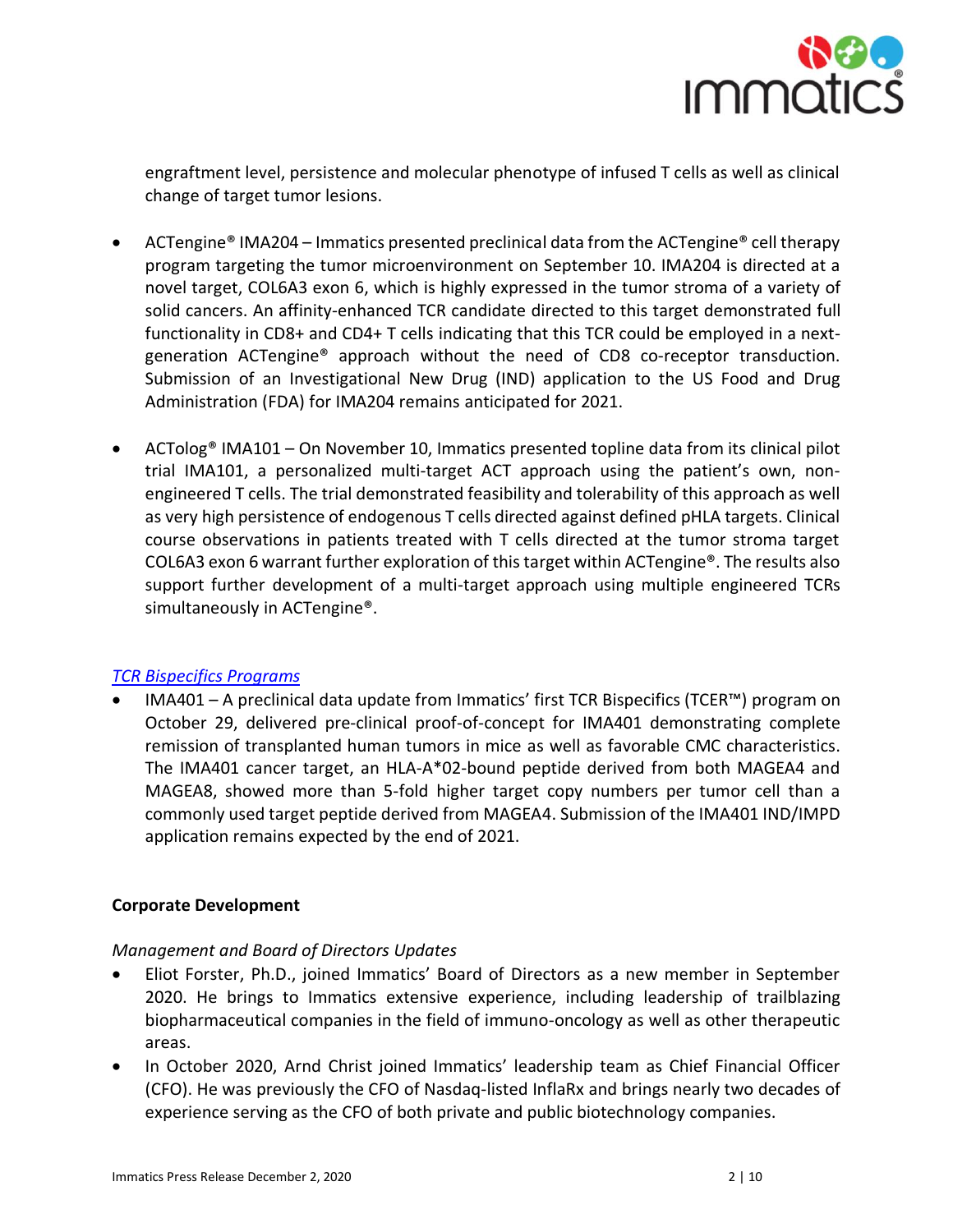

# *Collaborations and Strategic Alliances*

• On August 6, Immatics announced the extension of its strategic alliance with UTHealth. The continued collaboration will provide Immatics exclusive access to three cGMP suites enabling manufacturing and supply of its ACT products for current and upcoming Phase 1 clinical trials in the US and Europe for an additional four years until end of 2024.

# **Third Quarter 2020 Financial Results**

*Cash Position:* Cash and cash equivalents as well as other financial assets sum up to €259.3 million (\$303.6 million<sup>1</sup>) as of September 30, 2020 compared to €86.1 million (\$100.8 million<sup>1</sup>) as of June 30. The increase is mainly due to the business combination with ARYA Sciences Acquisition Corporation completed in July 2020 (ARYA merger) and the concurrent PIPE Financing.

*Revenue:* Total revenue, consisting of revenue from collaboration agreements, was €7.8 million (\$9.1 million<sup>1</sup>) for the three months ended September 30, 2020, compared to  $\epsilon$ 5.1 million (\$6.0 million $^{1}$ ) for the three months ended September 30, 2019.

Research and Development Expenses: R&D expenses were €17.5 million (\$20.5 million<sup>1</sup>) for the three months ended September 30, 2020, compared to  $\epsilon$ 10.2 million (\$11.9 million<sup>1</sup>) for the three months ended September 30, 2019. The increase is mainly due to increased share-based compensation (€4.6 million; \$5.4 million<sup>1</sup>).

General and Administrative Expenses: G&A expenses were €9.2 million (\$10.8 million<sup>1</sup>) for the three months ended September 30, 2020, compared to €2.7 million (\$3.2 million<sup>1</sup>) for the three months ended September 30, 2019. The increase is mainly due to increased share-based compensation (€3.6 million; \$4.2 million<sup>1</sup>) as well as one-time transaction costs of the NASDAQ listing in connection with the ARYA merger in July.

Net Loss: Net loss was €177.1 million (\$207.3 million<sup>1</sup>) for the three months ended September 30, 2020, compared to €5.0 million (\$5.9 million<sup>1</sup>) for the three months ended September 30, 2019 of which €152.8 million (\$178.9 million<sup>1</sup>) resulted from a one-time, non-cash expense in connection with the ARYA merger. The main part of this €152.8 million (\$178.9 million<sup>1</sup>) non-cash expense resulted from the share price increase between signing and closing of the ARYA merger. For detailed information, please refer to Note 9 of the Notes to the Financial Statements.

# *Upcoming Investor Conferences*

- Piper Sandler Healthcare Conference December 1-3, 2020
- 10th Annual SVB Leerink Global Healthcare Conference February 24-26, 2021

To see the full list of events and presentations, visit [www.investors.immatics.com/events](http://www.investors.immatics.com/events-presentations)[presentations.](http://www.investors.immatics.com/events-presentations)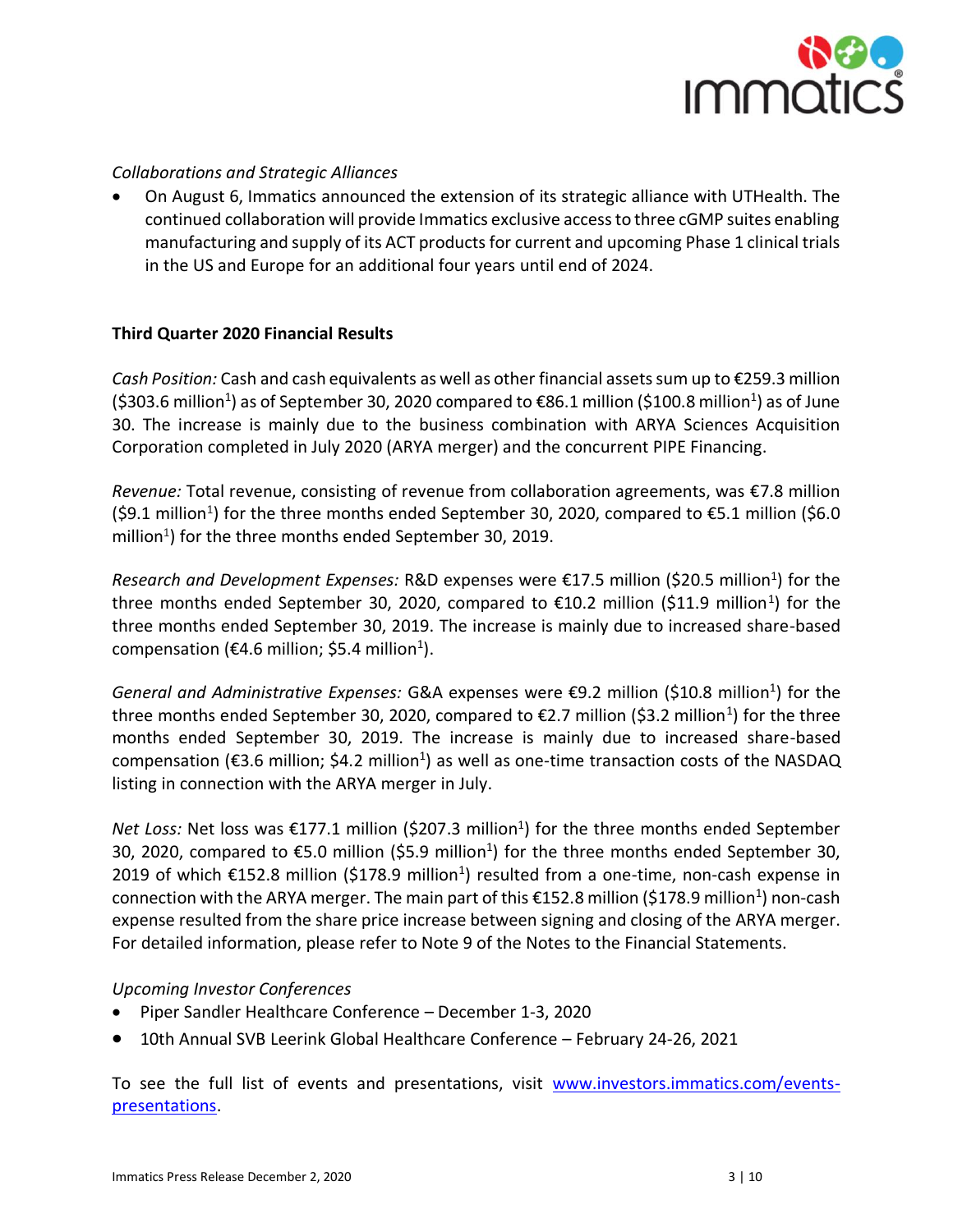

Full financial statements can be found in the current report on Form 6-K filed with the Securities and Exchange Commission (SEC) and published on the SEC website under [https://www.sec.gov/.](https://www.sec.gov/)

<sup>1</sup> All amounts translated using the exchange rate published by the European Central Bank in effect as of September 30, 2020 (1 EUR = 1.1708 USD).

#### **About Immatics**

Immatics combines the discovery of true targets for cancer immunotherapies with the development of the right T cell receptors with the goal of enabling a robust and specific T cell response against these targets. This deep know-how is the foundation for our pipeline of Adoptive Cell Therapies and TCR Bispecifics as well as our partnerships with global leaders in the pharmaceutical industry. We are committed to delivering the power of T cells and to unlocking new avenues for patients in their fight against cancer.

Immatics intends to use its website [www.immatics.com](http://www.immatics.com/) as a means of disclosing material nonpublic information. For regular updates you can also follow us on [Twitter](https://twitter.com/immatics) and [LinkedIn.](https://www.linkedin.com/company/immatics-biotechnologies/)

#### **Forward-Looking Statements**

Certain statements in this press release may be considered forward-looking statements. Forward-looking statements generally relate to future events or Immatics' future financial or operating performance. For example, statements concerning the timing of product candidates and Immatics' focus on partnerships to advance its strategy are forward-looking statements. In some cases, you can identify forward-looking statements by terminology such as "may", "should", "expect", "intend", "will", "estimate", "anticipate", "believe", "predict", "potential" or "continue", or the negatives of these terms or variations of them or similar terminology. Such forward-looking statements are subject to risks, uncertainties, and other factors which could cause actual results to differ materially from those expressed or implied by such forward looking statements. These forward-looking statements are based upon estimates and assumptions that, while considered reasonable by Immatics and its management, are inherently uncertain. New risks and uncertainties may emerge from time to time, and it is not possible to predict all risks and uncertainties. Factors that may cause actual results to differ materially from current expectations include, but are not limited to, various factors beyond management's control including general economic conditions and other risks, uncertainties and factors set forth in filings with the SEC. Nothing in this presentation should be regarded as a representation by any person that the forward-looking statements set forth herein will be achieved or that any of the contemplated results of such forward-looking statements will be achieved. You should not place undue reliance on forward-looking statements, which speak only as of the date they are made. Immatics undertakes no duty to update these forward-looking statements.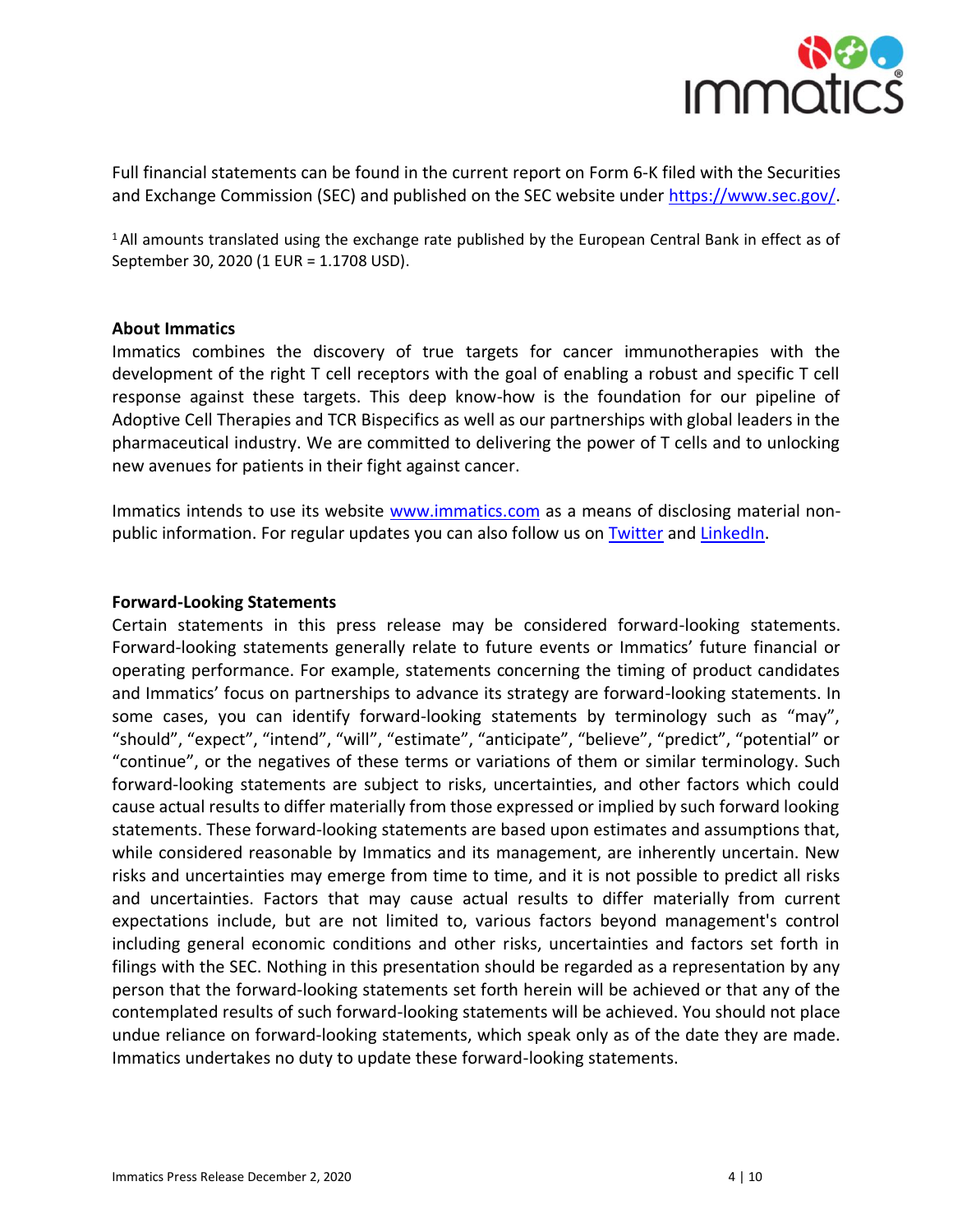

### **For more information, please contact:**

**For Media Inquiries Investor Relations Contact** Jacob Verghese or Stephanie May **John Graziano** Trophic Communications Solebury Trout Phone: +49 89 2388 7731 Phone: +1 646 378 2942 [immatics@trophic.eu](mailto:immatics@trophic.eu) immatics@trophic.eu interesses igraziano@soleburytrout.com

**Immatics N.V.** Anja Heuer **Anja Heuer** Jordan Silverstein Corporate Communications The Corporate Communications and American Head of Strategy Phone: +49 89 540415-606 Phone: +1 281 810 7545

[media@immatics.com](mailto:media@immatics.com) investorRelations@immatics.com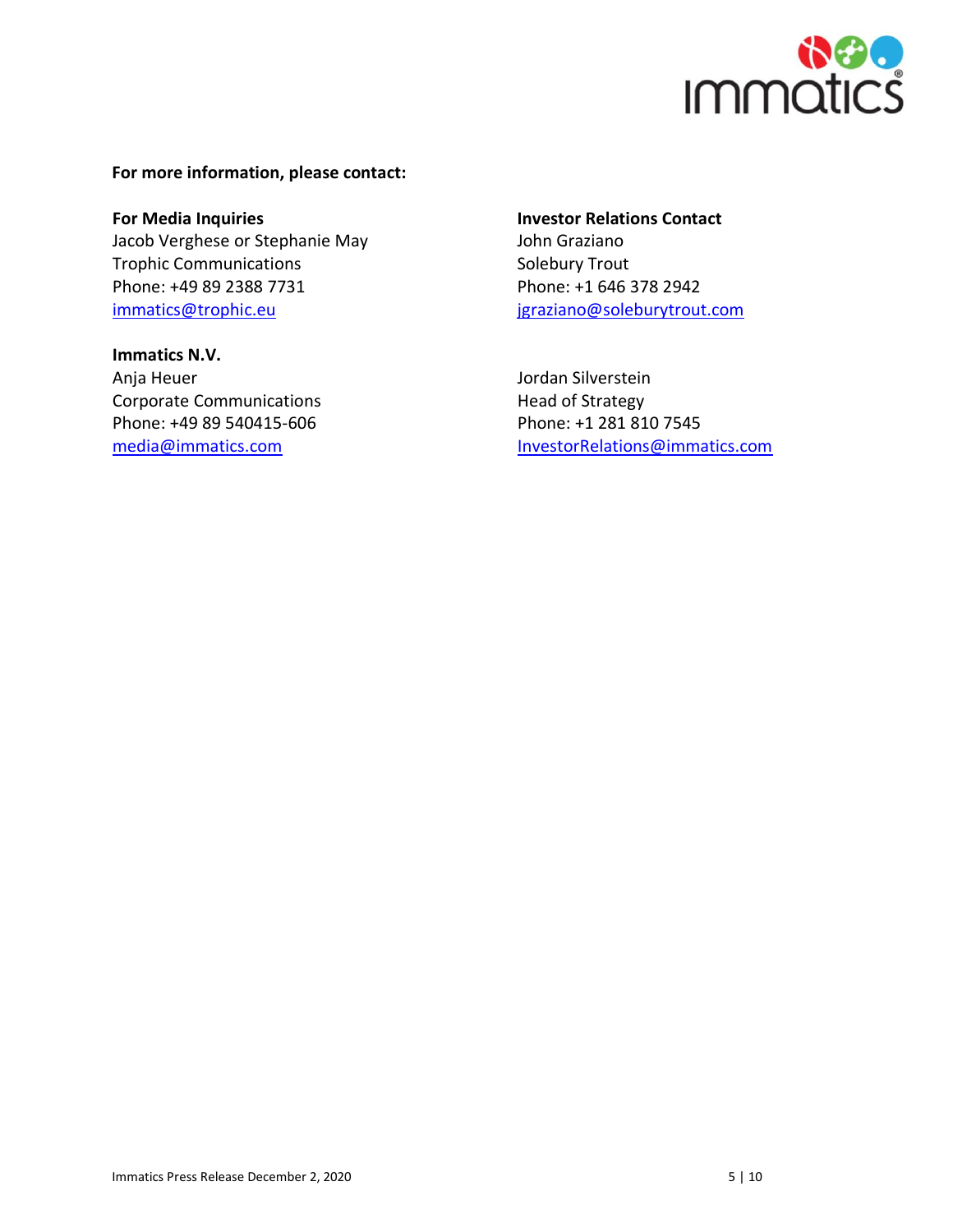

# **Immatics N.V. and subsidiaries Unaudited Condensed Consolidated Statement of Financial Position of Immatics N.V.**

|                                                                      |                       | As of                |  |  |
|----------------------------------------------------------------------|-----------------------|----------------------|--|--|
|                                                                      | September 30,<br>2020 | December 31,<br>2019 |  |  |
|                                                                      |                       | (Euros in thousands) |  |  |
| <b>Assets</b>                                                        |                       |                      |  |  |
| <b>Current assets</b>                                                |                       |                      |  |  |
| Cash and cash equivalents                                            | 233,676               | 103,353              |  |  |
| Other financial assets                                               | 25,624                | 16,023               |  |  |
| Accounts receivable                                                  | 1,049                 | 957                  |  |  |
| Other current assets                                                 | 6,518                 | 3,667                |  |  |
| <b>Total current assets</b>                                          | 266,867               | 124,000              |  |  |
| <b>Non-current assets</b>                                            |                       |                      |  |  |
| Property, plant and equipment                                        | 7,753                 | 4,720                |  |  |
| Intangible assets                                                    | 969                   | 1,008                |  |  |
| Right-of-use assets                                                  | 6,814                 | 3,287                |  |  |
| Other non-current assets                                             | 632                   | 1,262                |  |  |
| <b>Total non-current assets</b>                                      | 16,168                | 10,277               |  |  |
| <b>Total assets</b>                                                  | 283,035               | 134,277              |  |  |
| Liabilities and shareholders' deficit                                |                       |                      |  |  |
| <b>Current liabilities</b>                                           |                       |                      |  |  |
| Provisions                                                           | 2,038                 | 50                   |  |  |
| Accounts payable                                                     | 9,743                 | 7,082                |  |  |
| Deferred revenue                                                     | 60,614                | 59,465               |  |  |
| Lease liabilities                                                    | 1,939                 | 1,411                |  |  |
| Other current liabilities                                            | 1,856                 | 1,288                |  |  |
| <b>Total current liabilities</b>                                     | 76,190                | 69,296               |  |  |
| <b>Non-current liabilities</b>                                       |                       |                      |  |  |
| Deferred revenue                                                     | 80,295                | 101,909              |  |  |
| Lease liabilities                                                    | 4,891                 | 1,823                |  |  |
| Other non-current liabilities                                        |                       | 2,084                |  |  |
| <b>Total non-current liabilities</b>                                 | 85,186                | 105,816              |  |  |
| <b>Shareholders' equity (deficit)</b>                                |                       |                      |  |  |
| Share capital                                                        | 629                   | 1,164                |  |  |
| Share premium                                                        | 564,852               | 190,945              |  |  |
| <b>Accumulated deficit</b>                                           | (439, 665)            | (233, 194)           |  |  |
| Other reserves                                                       | (4, 157)              | (770)                |  |  |
| Total equity (deficit) attributable to shareholders of the<br>parent | 121,659               | (41, 855)            |  |  |
| Non-controlling interest                                             |                       | 1,020                |  |  |
| <b>Total shareholders' equity (deficit)</b>                          | 121,659               | (40, 835)            |  |  |
| Total liabilities and shareholders' equity<br>(deficit)              | 283,035               | 134,277              |  |  |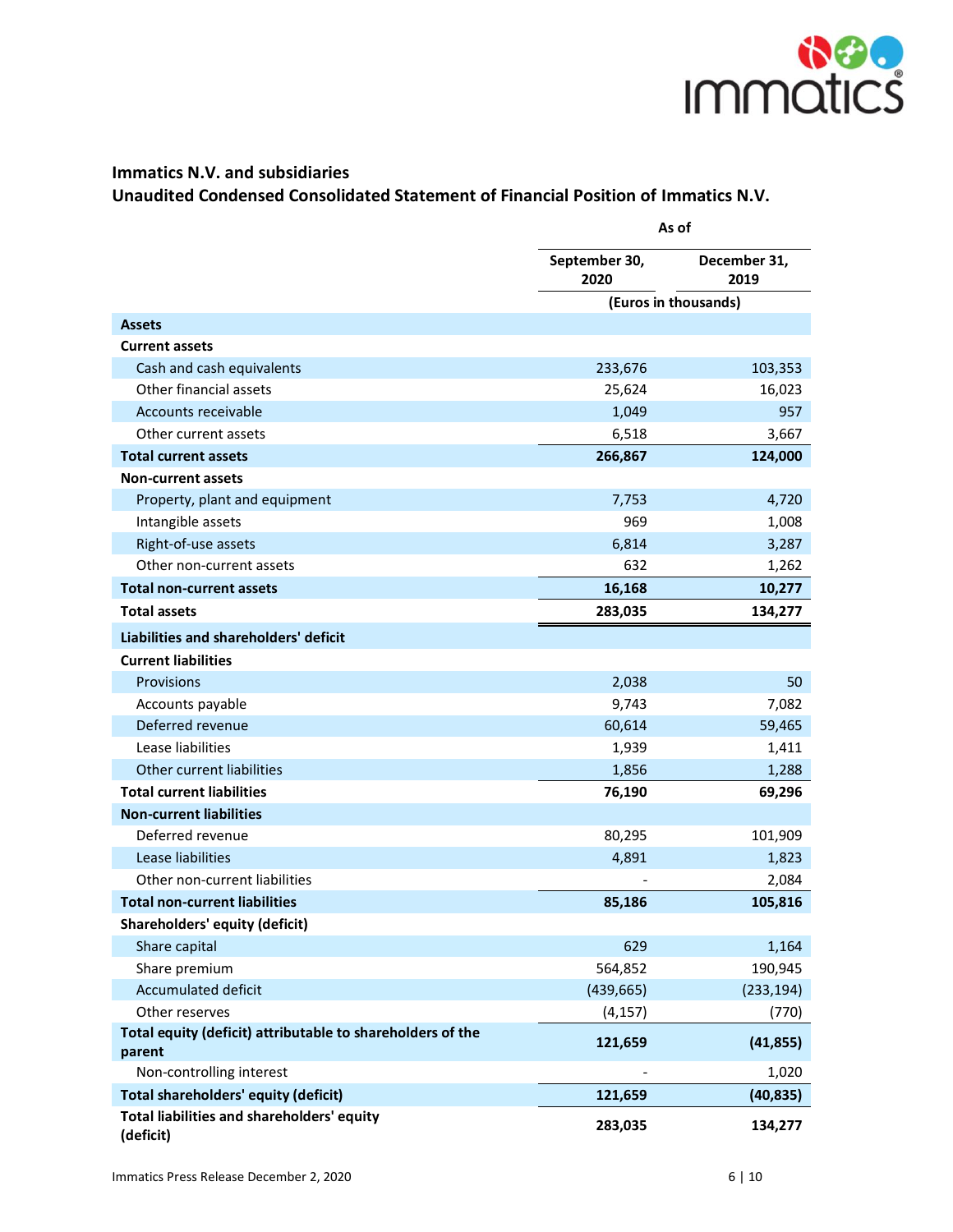

# **Immatics N.V. and subsidiaries Unaudited Condensed Consolidated Statement of Loss of Immatics N.V.**

|                                                             | Three months ended<br>September 30,                         |            | Nine months ended<br>September 30,                          |            |  |
|-------------------------------------------------------------|-------------------------------------------------------------|------------|-------------------------------------------------------------|------------|--|
|                                                             | 2020                                                        | 2019       | 2020                                                        | 2019       |  |
|                                                             | (Euros in thousands,<br>except share and per<br>share data) |            | (Euros in thousands,<br>except share and per<br>share data) |            |  |
| <b>Revenue from</b><br>collaboration                        |                                                             |            |                                                             |            |  |
| agreements                                                  | 7,871                                                       | 5,056      | 21,807                                                      | 14,065     |  |
| Research and<br>development expenses                        | (17, 485)                                                   | (10, 233)  | (46, 236)                                                   | (27, 964)  |  |
| <b>General and</b>                                          |                                                             |            |                                                             |            |  |
| administrative expenses                                     | (9, 215)                                                    | (2,769)    | (25, 488)                                                   | (7, 147)   |  |
| Other income                                                | 32                                                          | 190        | 232                                                         | 315        |  |
| <b>Operating result</b>                                     | (18, 797)                                                   | (7, 756)   | (49, 685)                                                   | (20, 731)  |  |
| Financial income                                            | 1,188                                                       | 2,844      | 1,943                                                       | 3,339      |  |
| <b>Financial expenses</b>                                   | (6, 717)                                                    | (61)       | (6, 499)                                                    | (158)      |  |
| Share listing expense                                       | (152, 787)                                                  |            | (152, 787)                                                  |            |  |
| <b>Financial result</b>                                     | (158, 316)                                                  | 2,783      | (157, 343)                                                  | (3, 181)   |  |
|                                                             |                                                             |            |                                                             |            |  |
| Loss before taxes                                           | (177, 113)                                                  | (4, 973)   | (207, 028)                                                  | (17, 550)  |  |
| Taxes on income                                             |                                                             |            |                                                             |            |  |
| <b>Net loss</b><br>Attributable to:                         | (177, 113)                                                  | (4, 973)   | (207, 028)                                                  | (17, 550)  |  |
| Equity holders of the<br>parent                             | (177, 113)                                                  | (4, 711)   | (206, 471)                                                  | (16, 859)  |  |
| Non-controlling<br>interest                                 |                                                             | (262)      | (557)                                                       | (691)      |  |
| <b>Net loss</b>                                             | (177, 113)                                                  | (4, 973)   | (207, 028)                                                  | (17, 550)  |  |
| Net loss per share-basic<br>and diluted                     | (2.82)                                                      | (0.14)     | (4.80)                                                      | (0.51)     |  |
| Weighted average shares<br>outstanding-basic and<br>diluted | 62,908,617                                                  | 33,093,838 | 43,032,098                                                  | 33,093,838 |  |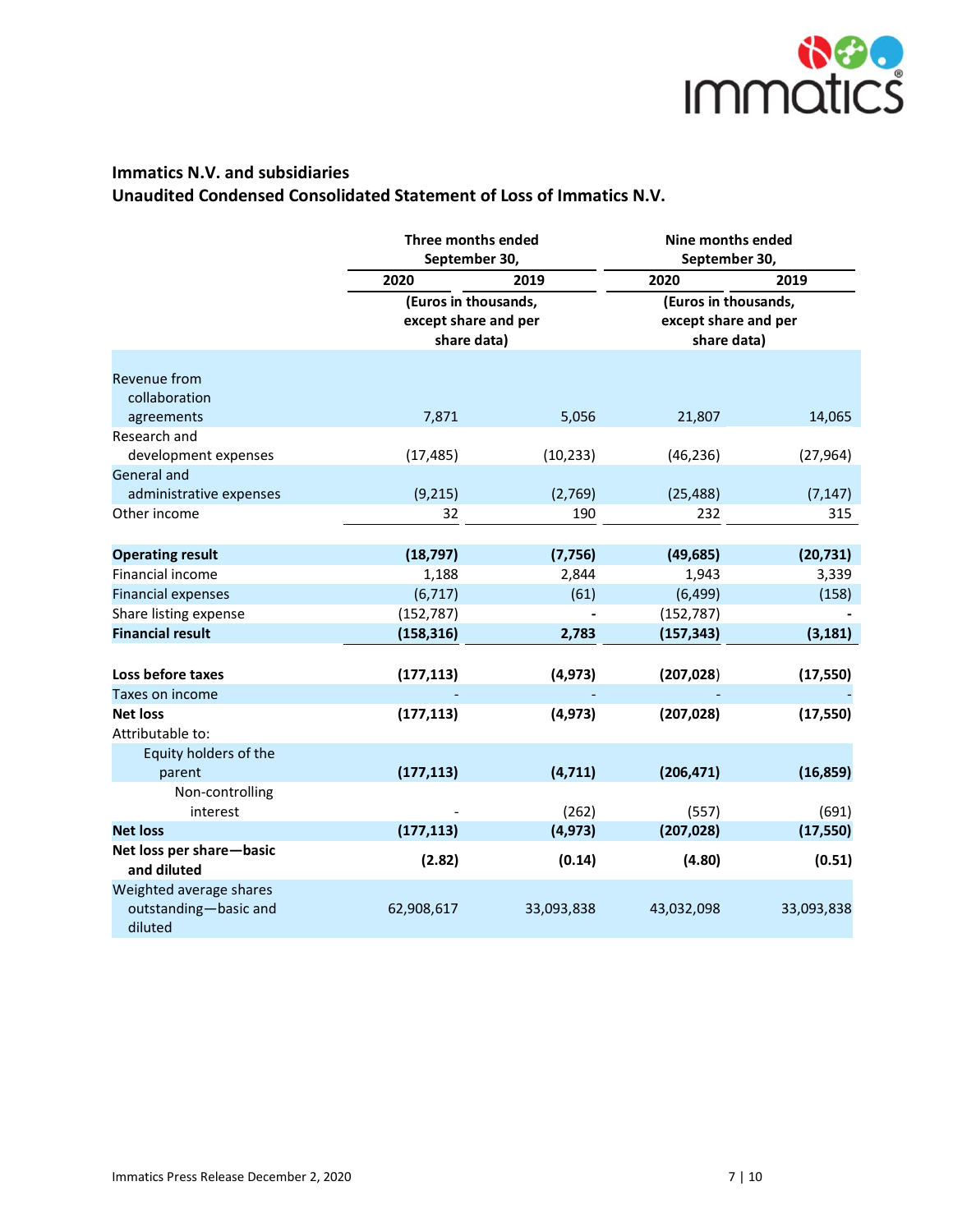

# **Immatics N.V. and subsidiaries Unaudited Condensed Consolidated Statement of Comprehensive Loss of Immatics N.V.**

|                                                                                 |            | Three months ended September 30, | Nine months ended September 30, |           |  |
|---------------------------------------------------------------------------------|------------|----------------------------------|---------------------------------|-----------|--|
|                                                                                 | 2020       | 2019                             | 2020                            | 2019      |  |
|                                                                                 |            | (Euros in thousands)             | (Euros in thousands)            |           |  |
| <b>Net Loss</b>                                                                 | (177, 113) | (4, 973)                         | (207, 028)                      | (17, 550) |  |
| Other comprehensive loss                                                        |            |                                  |                                 |           |  |
| Items that may be reclassified<br>subsequently to profit or loss, net<br>of tax |            |                                  |                                 |           |  |
| Currency translation differences<br>from foreign operations                     | (3, 487)   | (727)                            | (3, 387)                        | (735)     |  |
| Total comprehensive loss for the<br>period                                      | (180, 600) | (5,700)                          | (210, 415)                      | (18, 285) |  |
| Attributable to:                                                                |            |                                  |                                 |           |  |
| Equity holders of the parent                                                    | (180, 600) | (5, 438)                         | (209, 858)                      | (17, 594) |  |
| Non-controlling interest                                                        |            | (262)                            | (557)                           | (691)     |  |
| Total comprehensive loss for the<br>period                                      | (180, 600) | (5,700)                          | (210, 415)                      | (18, 285) |  |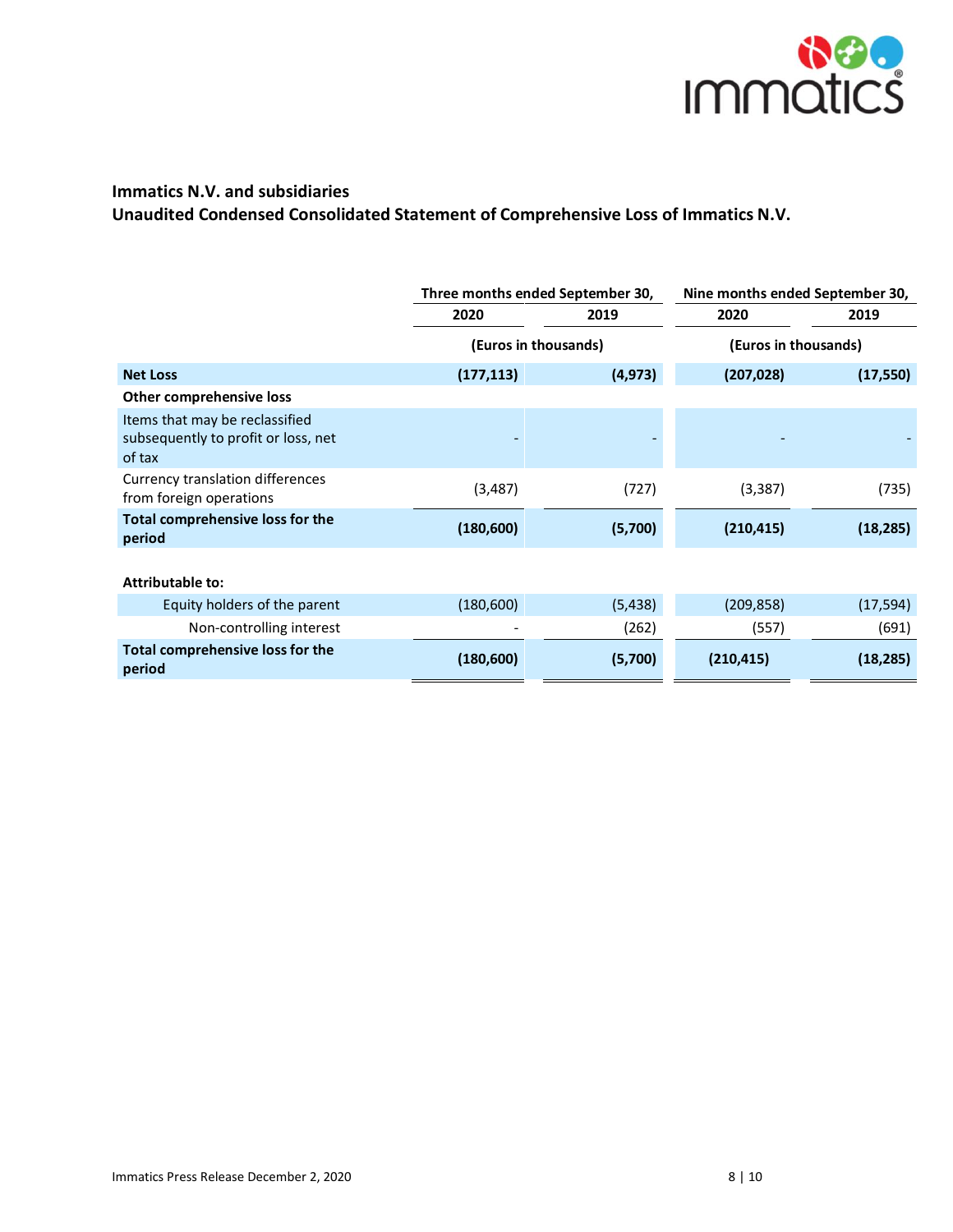

# **Immatics N.V. and subsidiaries Unaudited Condensed Consolidated Statement of Cash Flows of Immatics N.V.**

|                                                                                               | Nine months ended September 30, |           |  |
|-----------------------------------------------------------------------------------------------|---------------------------------|-----------|--|
|                                                                                               | 2020                            | 2019      |  |
|                                                                                               | (Euros in thousands)            |           |  |
|                                                                                               |                                 |           |  |
| Cash flows from operating activities                                                          |                                 |           |  |
| Loss before taxation                                                                          | (207, 028)                      | (17, 550) |  |
| <b>Adjustments for:</b>                                                                       |                                 |           |  |
| Interest income                                                                               | (1,072)                         | (439)     |  |
| Depreciation and amortization                                                                 | 3,466                           | 2,795     |  |
| Interest expense                                                                              | 188                             | 138       |  |
| Share listing expense                                                                         | 152,787                         |           |  |
| Equity settled share-based payment                                                            | 15,031                          | 116       |  |
| MD Anderson compensation expense                                                              | 45                              | 503       |  |
| (Decrease) Increase in other liabilities resulting from share<br>appreciation rights          | (1,893)                         | 151       |  |
| Payment related to share-based compensation awards previously<br>classified as equity-settled | (4, 322)                        |           |  |
| <b>Changes in working capital</b>                                                             |                                 |           |  |
| Decrease (increase) in accounts receivable                                                    | 328                             | (720)     |  |
| (Increase) decrease in other assets                                                           | (2, 211)                        | 432       |  |
| (Increase) decrease in accounts payable and other current<br>liabilities                      | (16,026)                        | 56,739    |  |
| Interest received                                                                             | 1,030                           | 341       |  |
| Interest paid                                                                                 | (188)                           | (138)     |  |
| Net cash provided by/(used in) operating activities                                           | (59, 865)                       | 42,368    |  |
| Cash flows from investing activities                                                          |                                 |           |  |
| Payments for property, plant and equipment                                                    | (5,864)                         | (1,403)   |  |
| Cash paid for investments classified in Other financial assets                                | (58, 482)                       | (4, 450)  |  |
| Cash received from maturity of investments classified in Other<br>financial assets            | 48,881                          | 17,551    |  |
| Payments for intangible assets                                                                | (86)                            | (60)      |  |
| Proceeds from disposal of property, plant and equipment                                       |                                 | 97        |  |
| Net cash provided by/(used in) investing activities                                           | (15, 551)                       | 11,735    |  |
| Cash flows from financing activities                                                          |                                 |           |  |
| Proceeds from issuance of shares to equity holders of the parent                              | 209,369                         |           |  |
| Payments for leases                                                                           | (1,633)                         | (1, 395)  |  |
| Net cash provided by/(used in) financing activities                                           | 207,736                         | (1, 395)  |  |
| Net increase in cash and cash equivalents                                                     | 132,320                         | 52,708    |  |
| Cash and cash equivalents at beginning of period                                              | 103,353                         | 39,367    |  |
| Effects of exchange rate changes on cash and cash equivalents                                 | (1,997)                         | 16        |  |
| Cash and cash equivalents at end of period                                                    | 233,676                         | 92,091    |  |